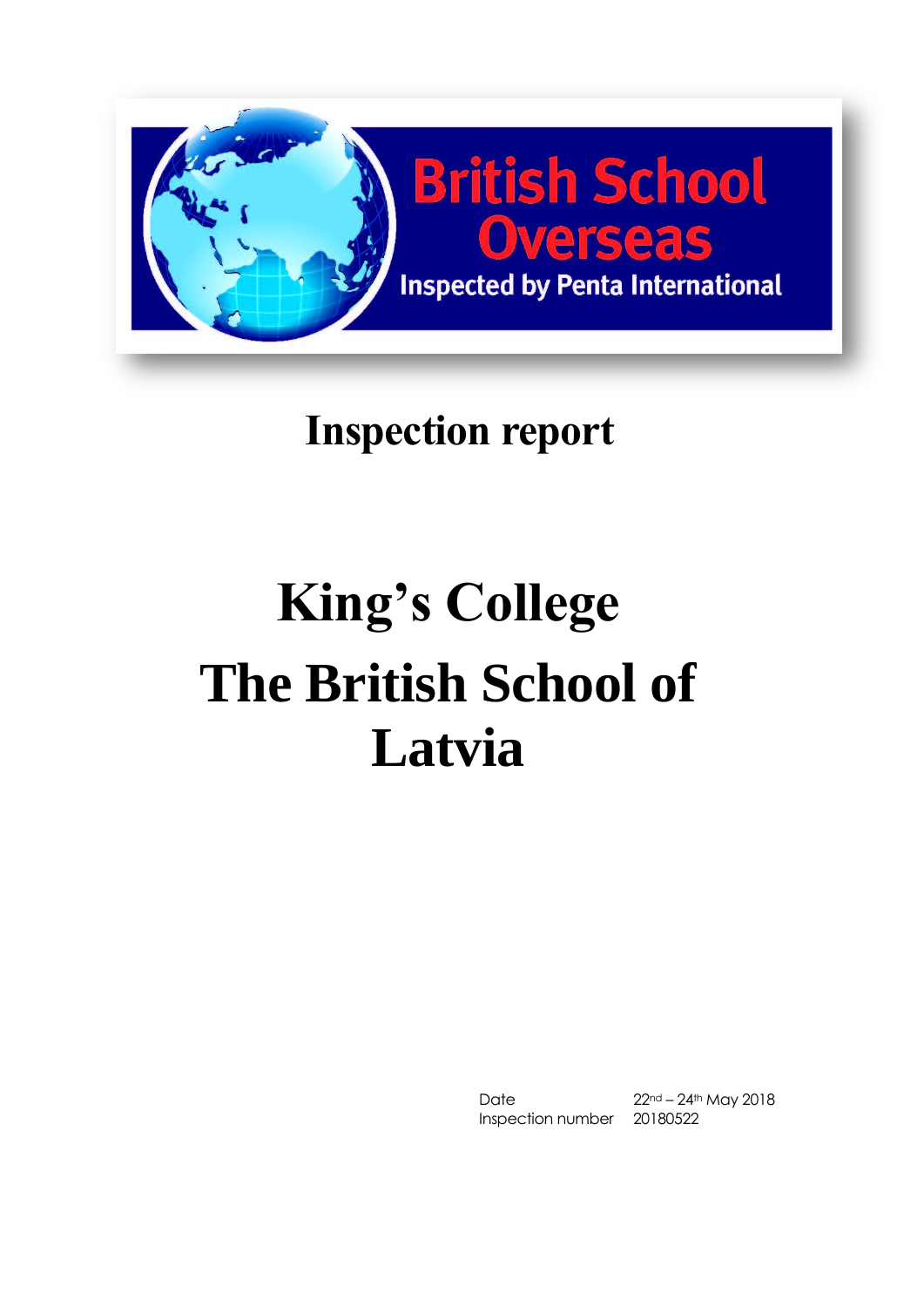

**22nd – 24thMay 2018**

| Contents       |                                                                                        | page           |
|----------------|----------------------------------------------------------------------------------------|----------------|
| 1              | Purpose and scope on the inspection                                                    | $\overline{2}$ |
| $\overline{2}$ | Compliance with regulatory requirements                                                | $\overline{2}$ |
| 3              | Overall effectiveness of the school                                                    | 3              |
|                | What the school does well<br>3.1                                                       | 3              |
|                | Points for improvement<br>3.2                                                          | 4              |
| 4              | The context of the school                                                              | 5              |
|                | 4.1 The British nature of the school                                                   | 6              |
| 5              | <b>Standard 1</b><br>The quality of education provided by the school                   | 7              |
|                | 5.1 Curriculum                                                                         | 7              |
|                | 5.2 Teaching and assessment                                                            | 9              |
|                | 5.3 Standards achieved by students                                                     | 11             |
| 6              | <b>Standard 2</b><br>The spiritual, moral, social and cultural development of students | 12             |
| 7              | <b>Standard 3</b><br>The welfare, health and safety of students                        | 13             |
| 8              | <b>Standard 4</b><br>The suitability of the proprietor and staff                       | 15             |
| 9              | <b>Standard 5</b><br>The premises and accommodation                                    | 16             |
| 10             | Standard 6<br>The provision of information for parents, carers and others              | 17             |
| 11             | <b>Standard 7</b><br>The school's procedures for handling complaints                   | 18             |
| 12             | <b>Standard 8</b><br>Leadership and management of the school                           | 19             |
| 13             | <b>Standard 9</b><br>The quality of provision for boarding                             | n/a            |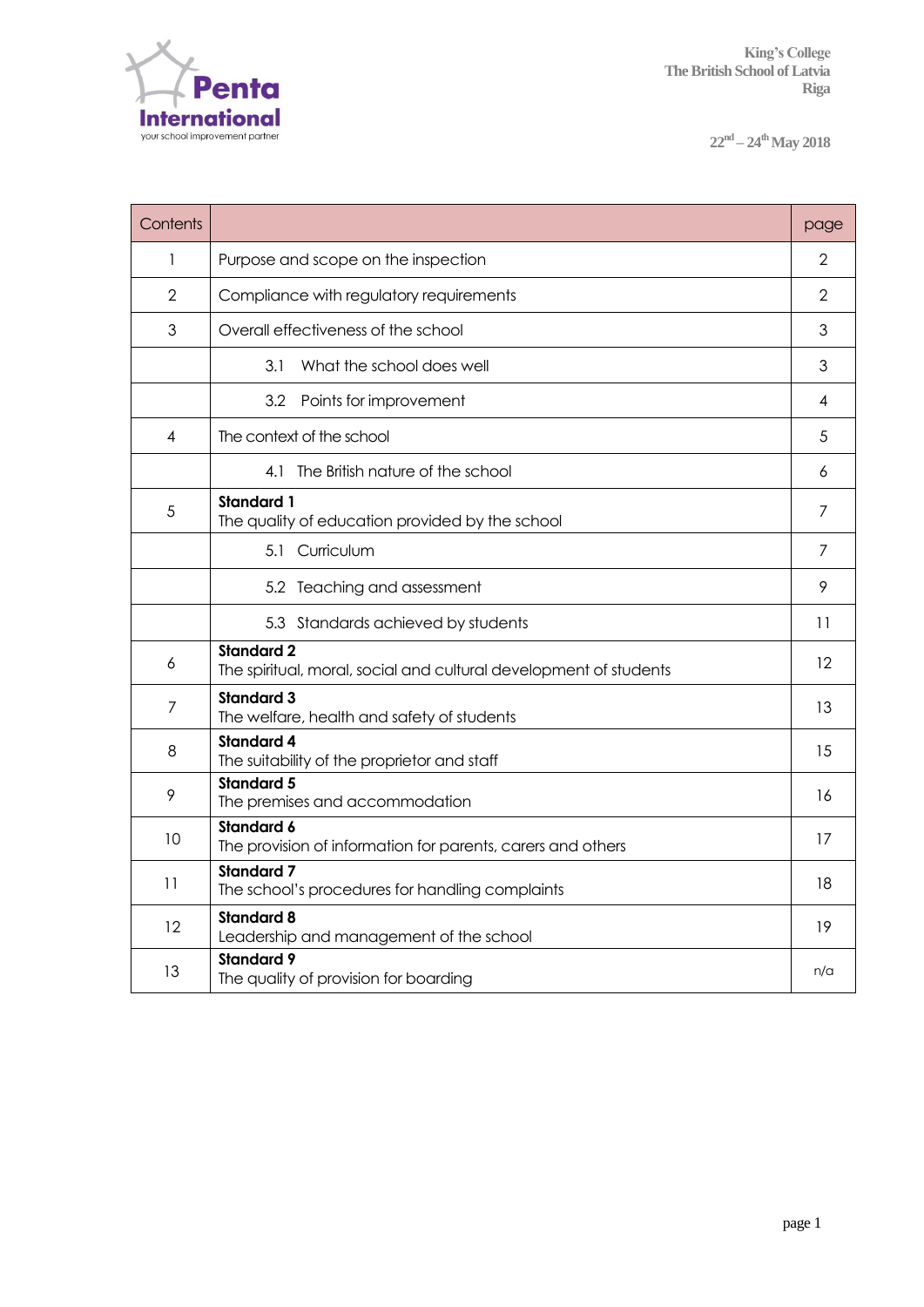

#### 1. Purpose and scope of the inspection

The Department for Education has put in place a voluntary scheme for the inspection of British schools overseas, whereby schools are inspected against a common set of standards that British schools overseas can choose to adopt.

The inspection and this report follow the Department for Education (DFE) schedule for the inspection of British Schools overseas.

The purpose of the inspection is to provide information to parents, teachers, senior managers and the school's management on the overall effectiveness of the school, the standard of education it provides and its compatibility with independent schools in the United Kingdom.

The inspection and the report cover the key areas of quality of the curriculum; quality of teaching and learning; the spiritual, moral, social and cultural development of students; their welfare, health and safety; the suitability of the proprietor and staff; the school's premises and accommodation (including boarding, where applicable); and the school's complaints procedures. An essential part of the inspection is considering the extent to which the British character of the school is evident in its ethos, curriculum, teaching, care for students and students' achievements.

This inspection was completed by Penta International. Penta International is approved by the British Government for the purpose of inspecting schools overseas. As one of the leading inspection providers, Penta International reports to the English Department for Education (DFE) on the extent to which schools meet the standards for British Schools Overseas.

During the inspection visit, the whole of the first day and much of the second day were spent in classrooms with the pupils and teachers. All teachers were observed and many learning walks took place during the visit. School documentation and policies were analysed and academic data reviewed. Students' workbooks were scrutinised, and discussions were held with the head, the senior staff, teachers, other school staff, representatives of the school council, parents and groups of students. Interviews with key members of the King's Group Board and administration team took place before and during the visit. The team was in school on three days.

The lead inspector was Dr Mark Evans. The team member was Ms. Jaime Thistleton.

#### 2. Compliance with regulatory requirements

King's College, the British School of Latvia meets all the standards for British Schools Overseas.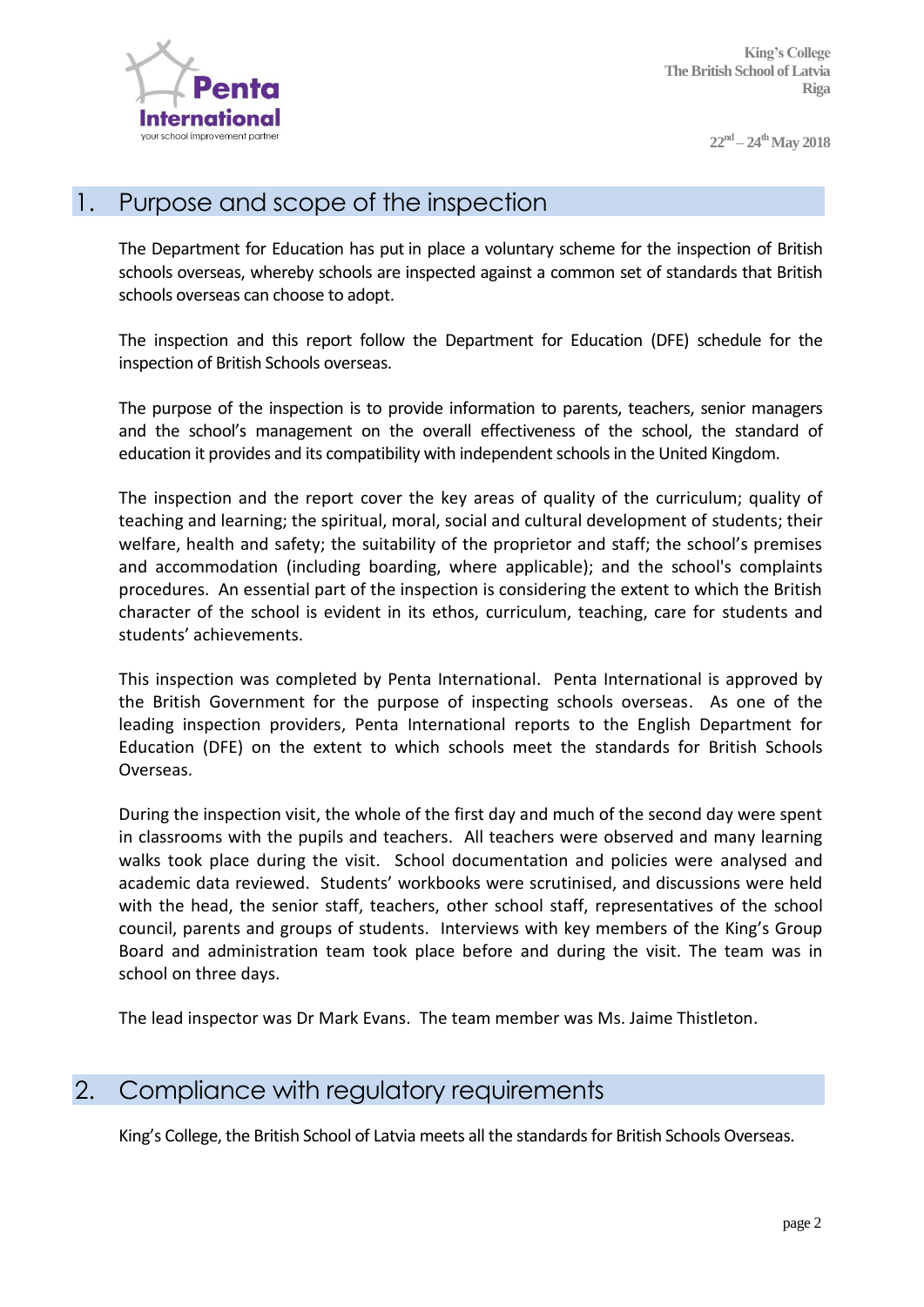

**22nd – 24thMay 2018**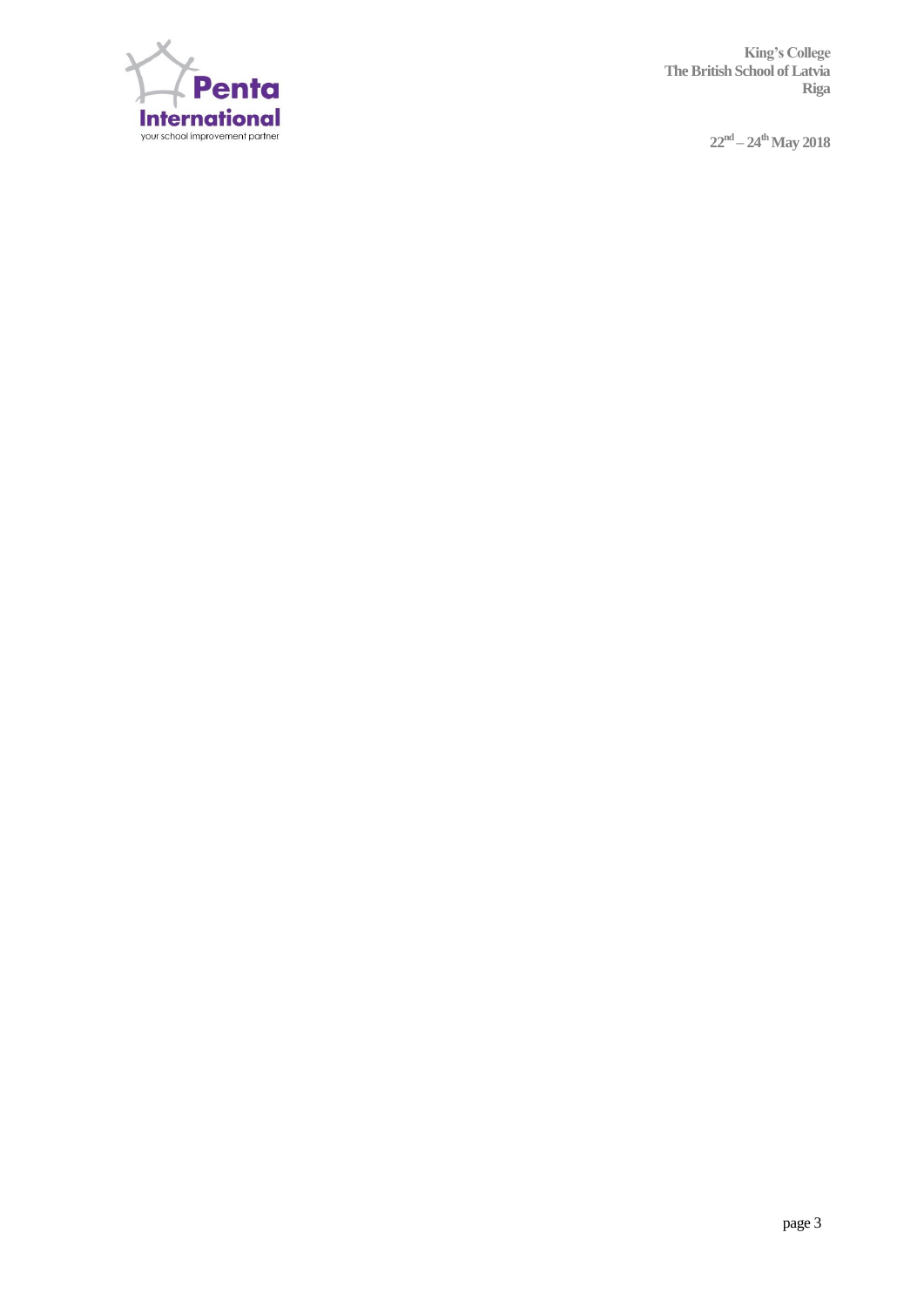

**22nd – 24thMay 2018**

#### 3. Overall effectiveness of the school

King's College, The British School of Latvia (KCL) is a brand new school that has made remarkably good progress in its first year. It is already well on the way to providing the high quality British education that it aims to do. Many aspects of the school are already good and some are excellent. It easily meets the requirements for accreditation under the UK government's scheme for British Schools Overseas. Under the current leadership and governance, it has huge potential and a great capacity to improve even more. It provides a high quality of care. Spiritual, moral, social and cultural development of the students is good. Parents, staff and students are very supportive of the school. The accommodation and facilities are good with many outstanding features.

#### 3.1 What the school does well

KCL has many strengths.

- The provision for the health, welfare and safety of students is a strength.
- The role and impact of the school's board and council is very positive.
- There is a strong and effective focus on pastoral care and on continuous improvement.
- The hard work, energy and passion of the headteacher has had significant impact.
- Some teaching is exciting and focussed on developing skills, knowledge and understanding at an appropriately challenging level for all pupils.
- Child protection is very strong: pupils are safe and well cared for.
- The emphasis on community ethos and the cultural balance of the school is given due significance.
- The strong focus on healthy eating, matched by outstanding food provided within the school, results in a formidable positive influence on healthy children and staff.
- Parents feel that the school is outstanding
- The school building is purpose-built and includes many impressive features, such as the dining area, the hall and the outdoor area.
- The premises are very well maintained, providing spacious accommodation which supports the learning of all students.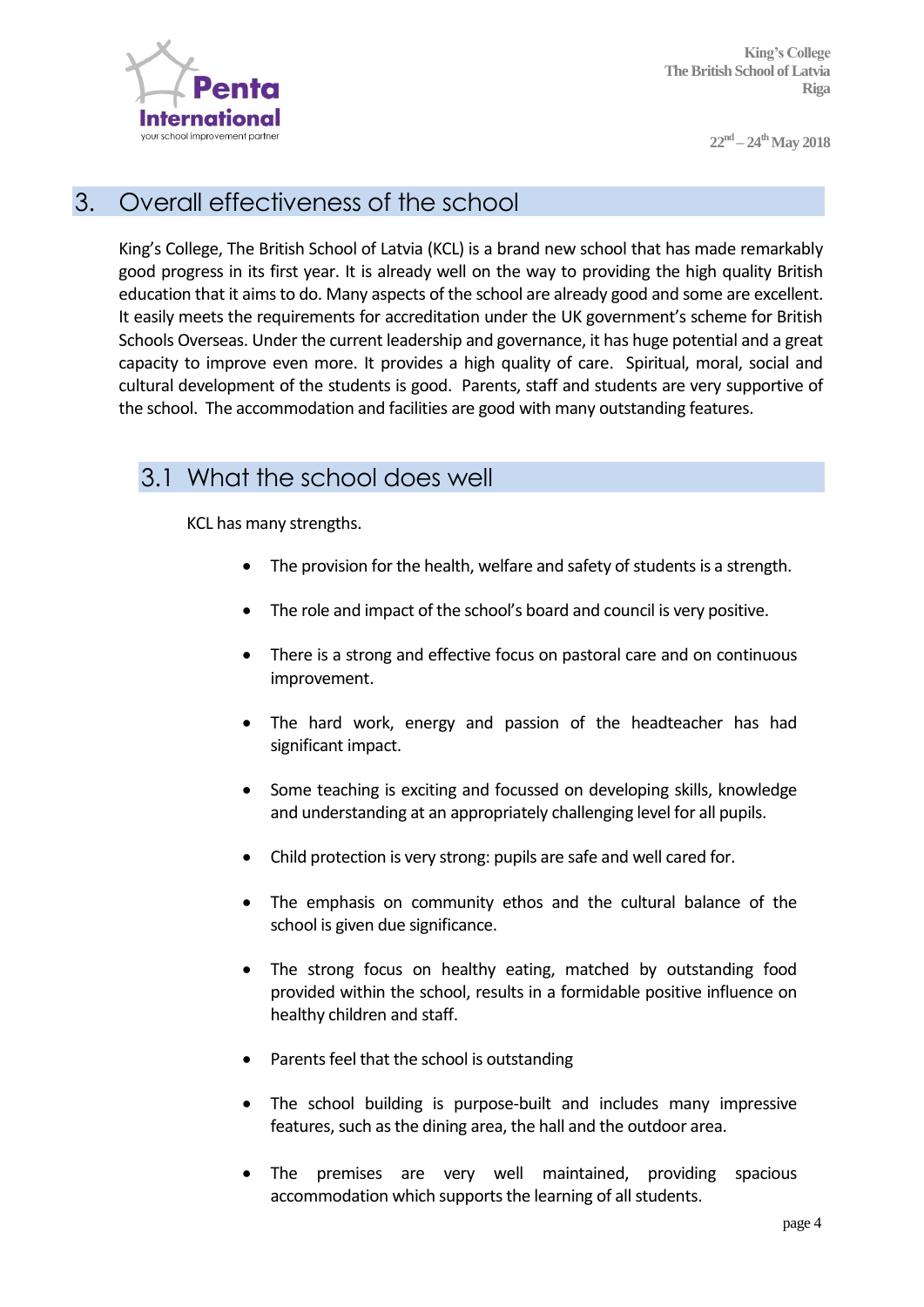

**22nd – 24thMay 2018**

#### 3.2 Points for improvement

Whilst not required by regulations, the school might wish to consider the following points for development:

- 1. Improve the quality of learning and teaching further, including by
	- $\checkmark$  ensuring the main focus in lessons is on learning, not the activity
	- $\checkmark$  focussing strongly on the provision for pupils who speak English as an additional language
	- $\checkmark$  strengthening the support for pupils who have special educational needs
	- $\checkmark$  considering the role and function of classroom displays (for example interaction, information, celebration…)
- 2. Continue to promote and monitor the impact of staff training and professional development on (for example)
	- $\checkmark$  assessment for learning
	- $\checkmark$  differentiation
	- $\checkmark$  tracking of pupil progress
	- $\checkmark$  child-centred learning and pupil voice
- 3. Seek ways to distribute further the leadership roles in the school, to strengthen the drive for school improvement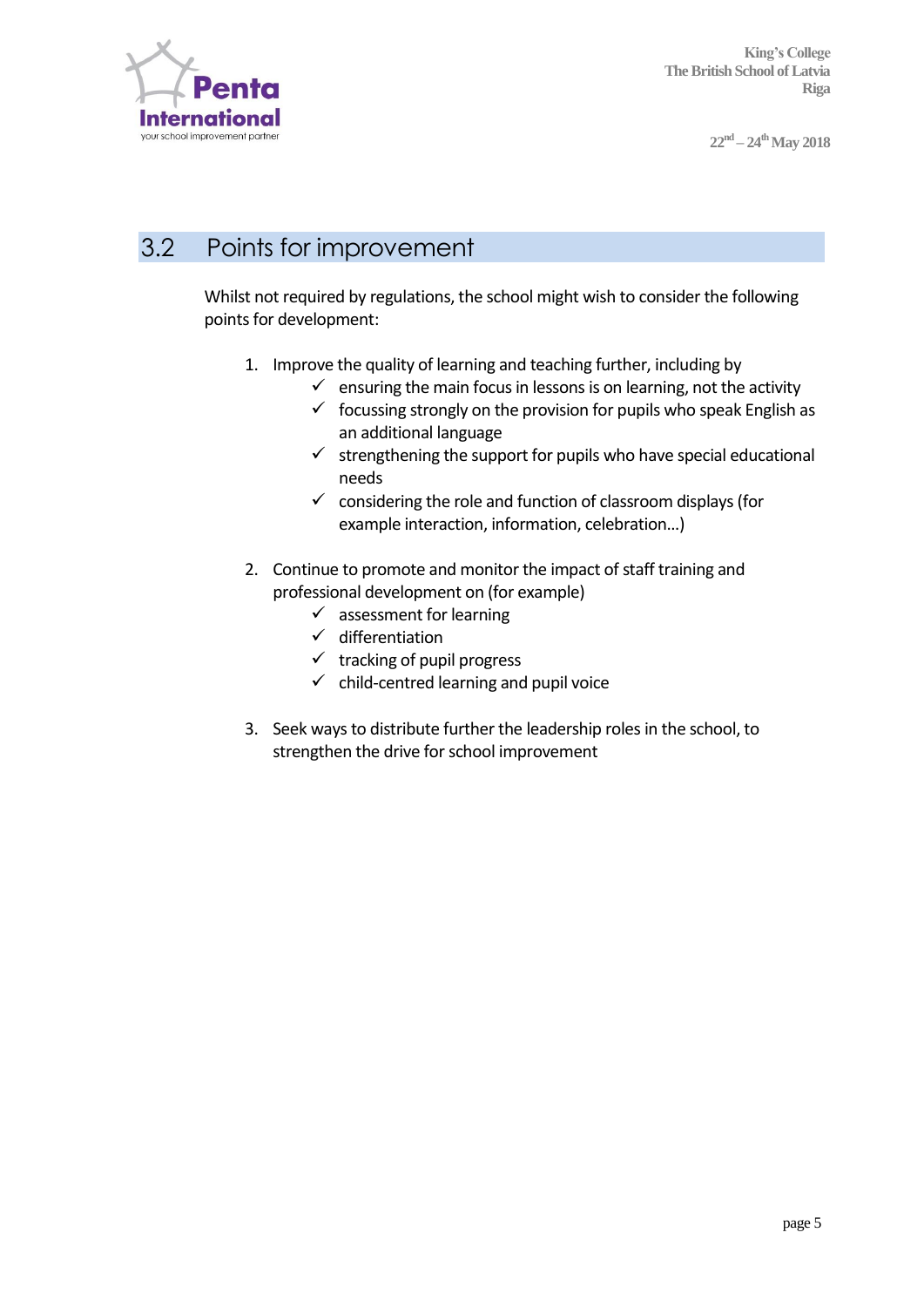

### 4. The context of the school

| Full name of<br>school                | King's College, The British School of Latvia            |             |  |             |  |                  |    |  |
|---------------------------------------|---------------------------------------------------------|-------------|--|-------------|--|------------------|----|--|
| <b>Address</b>                        | Turaidas iela 1, Piņķi, Babītes novads, LV 2107, Latvia |             |  |             |  |                  |    |  |
| Telephone<br>number                   | +371 67630563; +371 25759043                            |             |  |             |  |                  |    |  |
| Fax number                            | $\overline{a}$                                          |             |  |             |  |                  |    |  |
| Website                               | latvia.kingscollegeschools.org                          |             |  |             |  |                  |    |  |
| <b>Email address</b>                  | latvia@kingscollegeschools.org                          |             |  |             |  |                  |    |  |
| Head                                  | Adele Stanford                                          |             |  |             |  |                  |    |  |
| Chairman of<br>Board of<br>Governors  | Sir Roger Fry                                           |             |  |             |  |                  |    |  |
| Age range                             | 3 - 11 years old                                        |             |  |             |  |                  |    |  |
| Total number of<br>pupils             | 82                                                      | <b>Boys</b> |  | Girls<br>42 |  |                  | 40 |  |
|                                       | 0-2 years                                               | 0           |  | 11-16 years |  | $\mathbf 0$      |    |  |
| Numbers by age                        | 3-5 years                                               | 31          |  | 16-18 years |  | $\mathbf{0}$     |    |  |
|                                       | 5-11 years                                              | 51          |  | 18+ years   |  | $\boldsymbol{0}$ |    |  |
| Total number of part-time<br>children | n/a                                                     |             |  |             |  |                  |    |  |

KCL is part of the King's education group. The mission of the group is to be at the forefront of British education internationally. The group has 50 years of experience of delivering the English national curriculum and British education based on Christian values.

The student population consists of thirteen nationalities which generally reflects the makeup of Latvia. The largest nationalities represented are Russian and Latvian at around 30% each, with British at 9% and American at 8%. About 4% of pupils are from Belarussia, 3% from Azerbaijan and a further 9 nationalities with under 3%.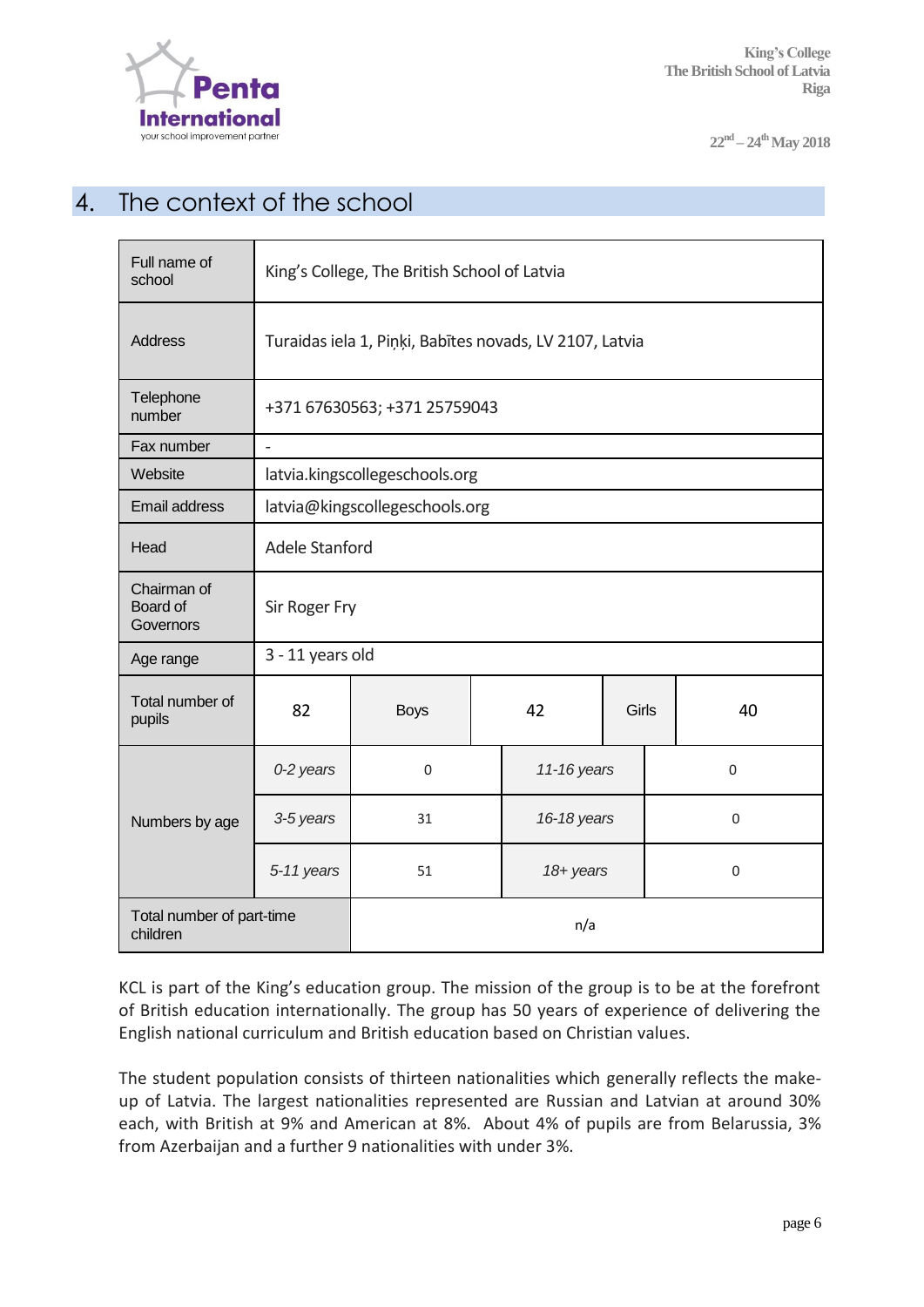

#### 4.1 British nature of the school

The British nature of the KCL is evident throughout the school.

- The language of instruction is English; signage and most communication amongst pupils, is also in English.
- Parents suggest that they chose KCL because they seek a British education and cite values and the UK pedagogical style as reasons for their choice.
- Many suggested that they would like their children to study in English at university, whether in the UK or elsewhere.
- All the class teachers are native British and have been trained to deliver either the English national curriculum or Scottish curriculum for excellence, both of which hold the British way of life central to their expectations.
- The curriculum at KCL is based on the English national curriculum, adapted where necessary to the local context.
- Music and the arts are given equal importance (not equal time) to academic areas.
- As part of the King's Group, there are links to UK schools especially St Michaels in Tenbury Wells Worcestershire.
- Many other aspects of school life also demonstrate the British heart of the school, from the house system, the strong pastoral care and the school uniforms.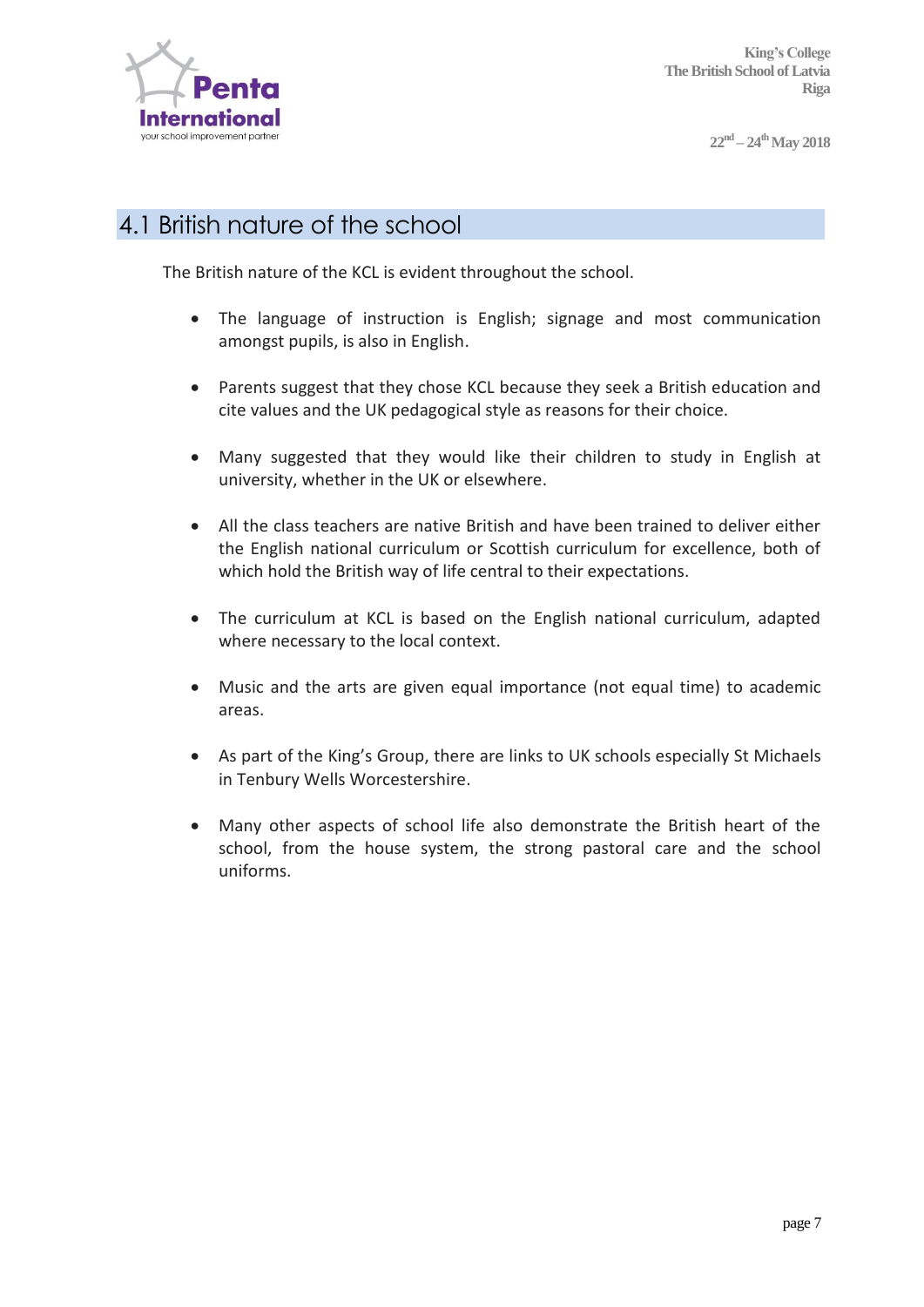

**22nd – 24thMay 2018**

#### *5. Standard 1* The quality of education provided by the school

The quality of education provided at KCL easily meets the standard required for BSO accreditation.

#### 5.1 Curriculum

The curriculum is satisfactory. It is broad and balanced, primarily based on the national curriculum of England. It gives pupils experience in a wide range of areas of learning, including linguistic, mathematical, scientific, technological, human and social, physical, and aesthetic and creative education. It meets and reflects the needs of the diverse community of Riga, while promoting a real love of learning.

There is full-time supervised education for students of compulsory school age, meeting local regulations. The principal language of instruction is English. The school has a written curriculum policy which is supported by appropriate plans and schemes of work. The policy is implemented effectively, enabling students to acquire skills in speaking, listening, literacy and numeracy.

It takes into account common practice in UK schools. This enables pupils to enter, or re-enter the UK educational system at an appropriate level, if that is what they wish to do. The subject matter is appropriate for the age and aptitudes of pupils, including those students with learning difficulties and/or disabilities.

The curriculum policy details the expected amount of time to be spent teaching subject areas each week. KCL school teaches these subjects through a combination of discrete and combined methods, for the coverage of learning objectives. The school has created a curriculum that engages learners through using a topic each half term. When designing topics, local context was important, so the school does not teach certain topics such as World War 2 but instead uses the fact that Riga is famous for its chocolate: thus Year 5 have a whole topic on the subject. Similarly, Year 2 study castles nearby being near the beach, Early Years and Foundation Stage (EYFS) and Year 1 will use it as their study trip.

Under Latvian law as a registered British school, KCL is not subject to specific laws on curriculum coverage: however, the school does choose to teach Latvian Language and Culture to all our students. The Latvian teacher recognises special Latvian days and traditions in her teaching.

The school has a strong commitment to enriching learning through trips and activities. A recent whole school international week culminated in an event for children and parents to learn together, including experiencing Indian cooking and Mendi hand painting. Learning about animals and habitats was enriched by visiting the zoo and the local vets, learning about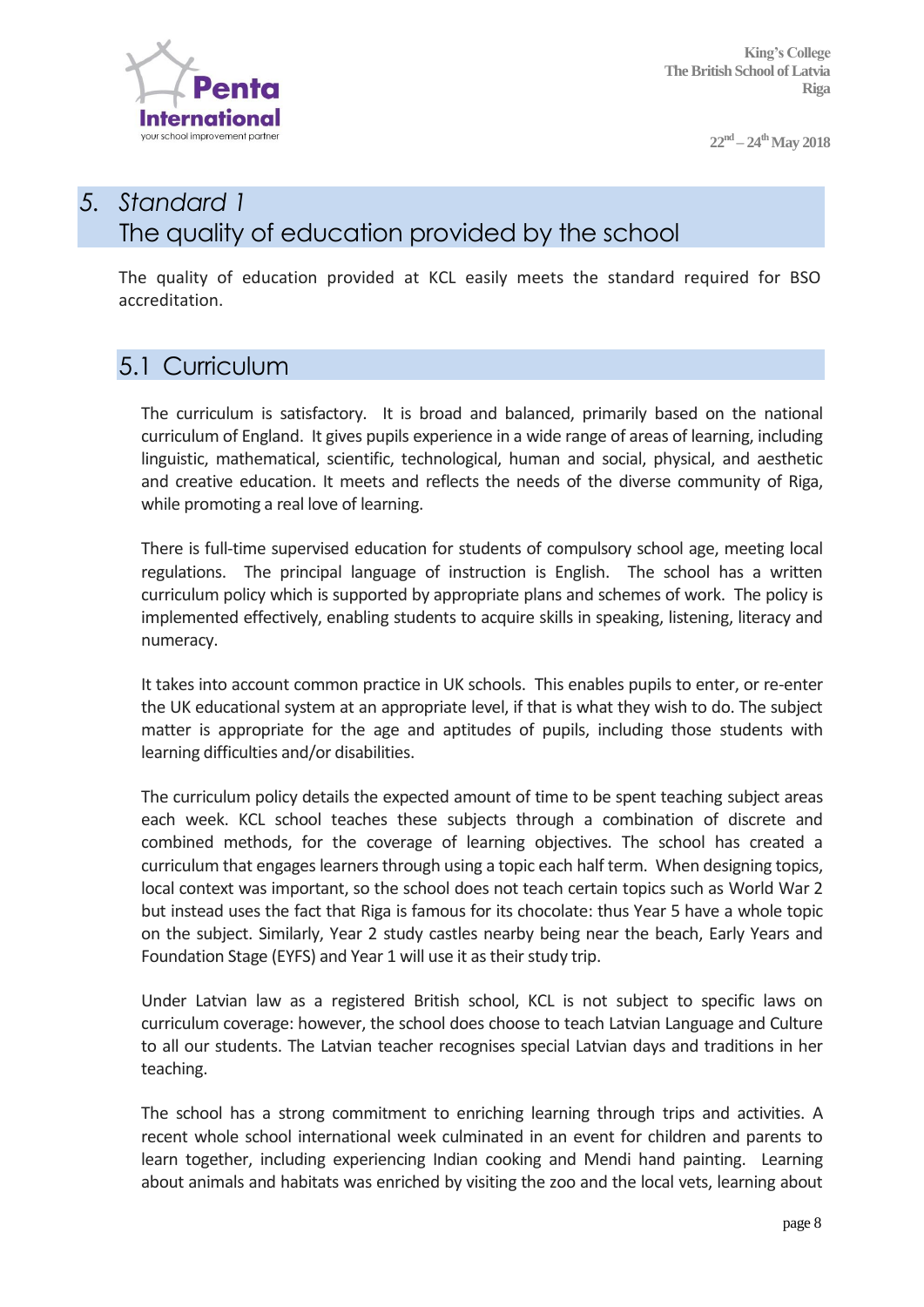

transport was supported by a visit to the train museum; the Year 5 Space topic was supported by a visit to the space exhibition and conference.

Being so new, the school has yet to transition any pupils from one class or phase to another but it has already diarised a transition day in June for all students to meet their new teachers. Newly enrolled students are also invited to spend the day at school on that date.

The school has an appropriate policy for special educational needs (SEN), but it is not yet fully embedded. Work has started collating the SEN register, now that any issues that are actually about language access are clearer. There is a clear intent to appoint a SEN coordinator next year. Issues of social and emotional care are already being addressed well, through the appointment of a pastoral coordinator. The school has a safeguarding group that meets weekly to address these and related issues, and plan solutions.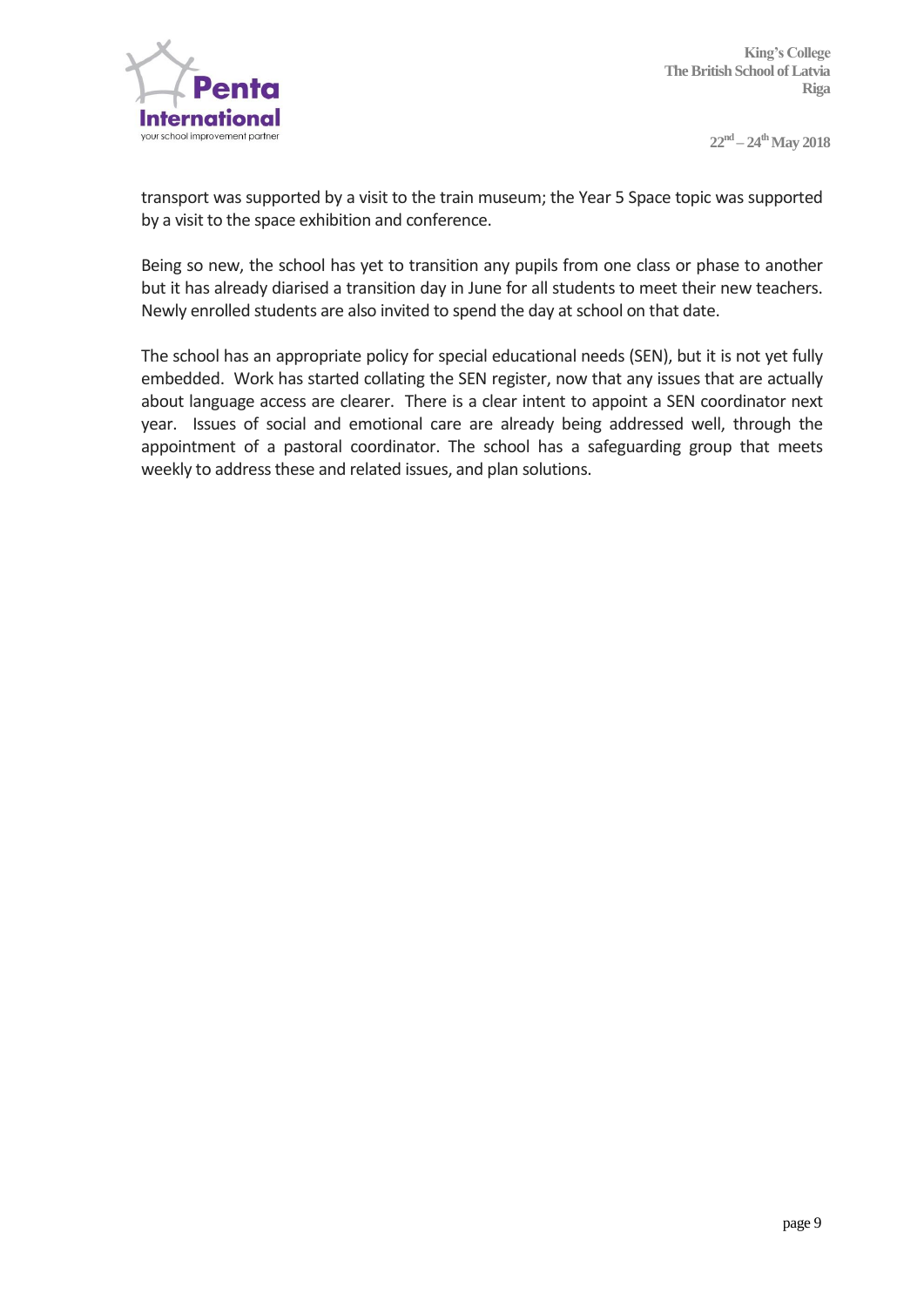

#### 5.2 Teaching and assessment

Teaching and assessment are satisfactory; some teaching is good or excellent.

The school has been developing teaching and learning to best meet the needs of all learners. Lessons are usually well planned; teaching methods are effective and sometimes they are great fun. Classroom time is managed well and teachers usually show understanding of the aptitudes, cultural background, needs and prior attainments of the students.

In the EYFS classes, the rooms are attractively decorated and there is good use of singing and other routines to signpost the schedule for the day. Activities such as playdough, toy cars and gluing shapes together keep the pupils busy and mainly on-task. In Key Stage (KS) 1 classes, there is good use made of the outside learning spaces, and pupils enjoy their work both in the classroom and out. Year 2 for example, concentrated well on their PE lesson in the hall, bouncing plastic balls.

KS2 pupils have some opportunities to direct their own learning, for example Year 5 when going to and working in the library. Many Year 3 pupils worked very successfully programming movement into floor-based robots. Some teachers make good use of the pupils' work to display and celebrate.

Relationships are mainly good: in some classrooms, they are excellent. However on some occasions, the teacher has set work which will keep the pupils gainfully occupied, without it being clear to the pupils why they are doing the activity. In these lessons, the focus is too much on the activity, and not sufficiently on the desired learning outcomes.

Not every child is fully engaged during the learning process and lessons do not always inspire and encourage, as well as teach. Not all pupils have enough opportunities to learn by solving problems.

In a few lessons, the most able are not sufficiently challenged, leading to wasted opportunities, and others struggle to keep up with the work set. The large proportion of pupils who speak English as a second language are mainly supported appropriately.

There is a sound understanding in the school as to how to move the quality of learning, teaching and assessment up to the next level: specifically, the headteacher is appropriately focussed on the need to ensure every pupil understands what they are learning, why they are learning it and how they can take their own learning forward.

On enrolment, all pupils are baselined. EYFS were baselined against *Development Matters*; KS1 and KS2 pupils were measured on a one-to-one basis using the CAT4 standardised assessment tests, and teacher assessment in phonics, reading, speaking, listening and mathematics. Detailed assessment records for these assessments have been recorded and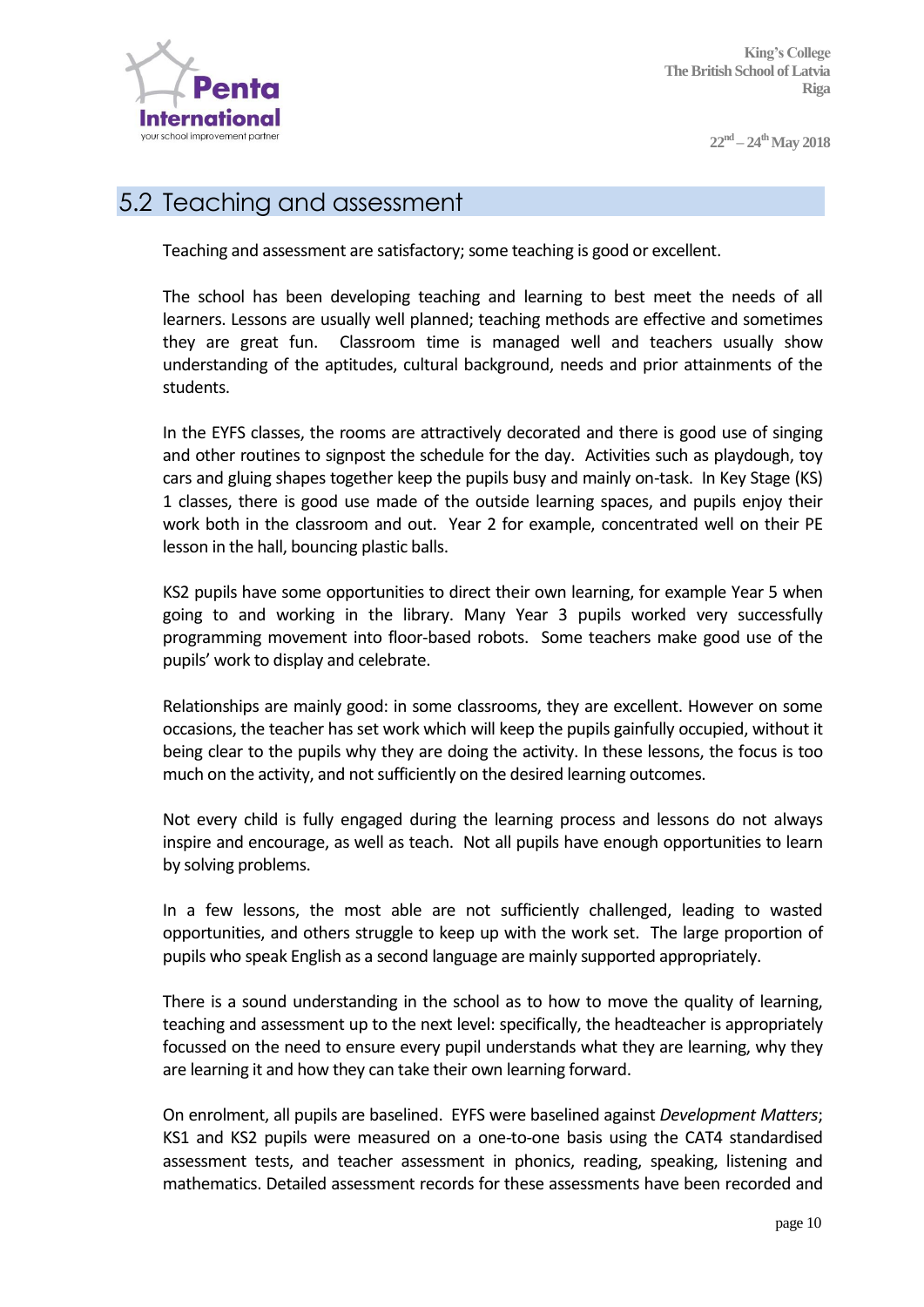

are monitored. Standardised numerical graphing has been established and shows a steady improvement in the percentage of students achieving the expected standards in some areas of the curriculum. Assessment of learning and assessment for learning are not yet fully developed.

The school uses *Classroom Monitor* for ongoing tracking of objectives met. This has been most successful in EYFS. The school has identified the need for further staff training with the use of the programme and plans to dedicate one staff meeting per month to ensure that objectives are updated, tracked and that information is analysed and acted upon.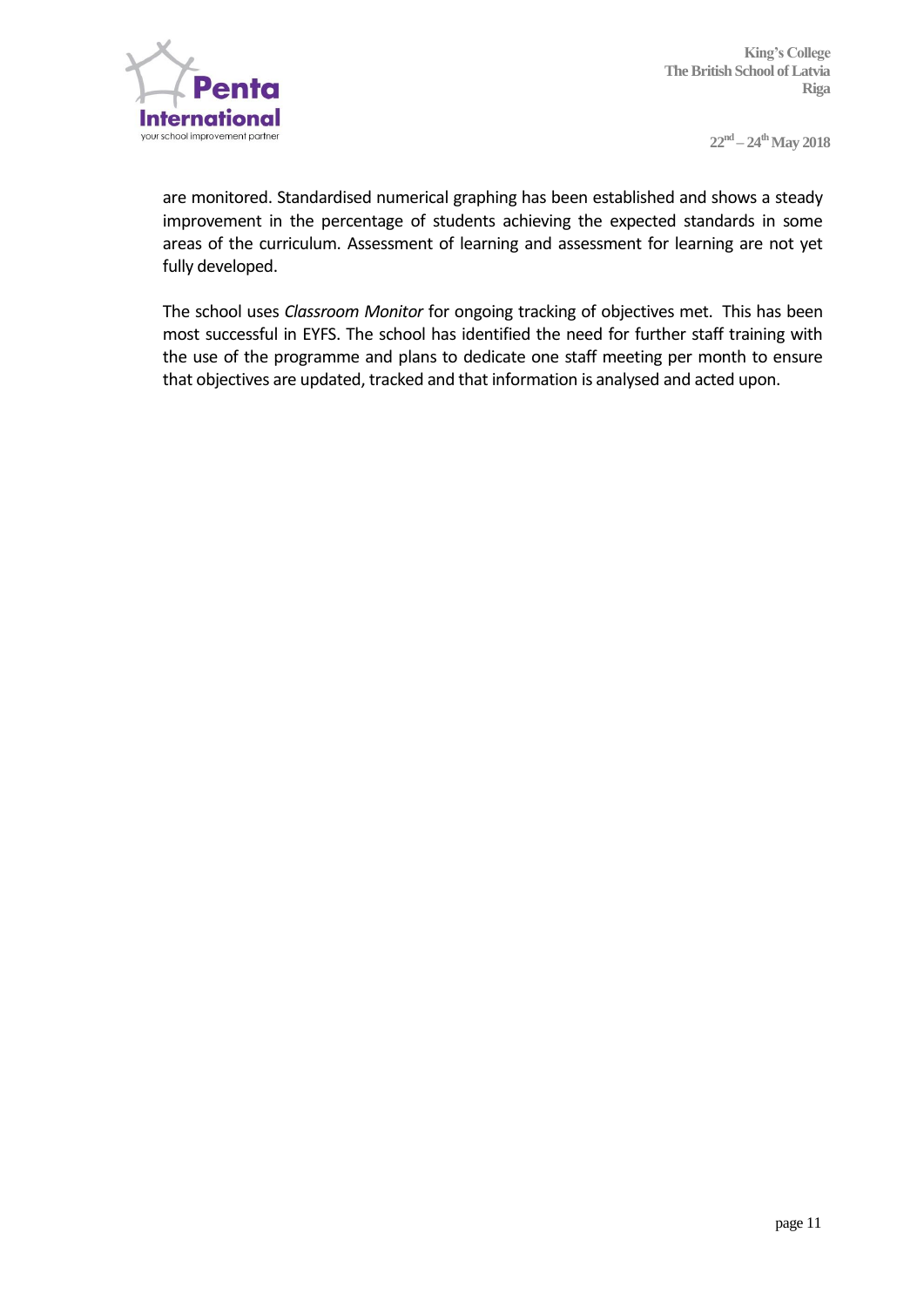

#### 5.3 Standards achieved by students

The standards achieved by students at KCL are satisfactory; progress is often good, but given the very new nature of the school, data is not available over any significant length of time.

80% of pupils enter the school speaking English as an additional language (EAL). Some 17 out of the 82 students had previously attended schools that taught in English prior to enrolling at KCL. Year 3 pupils are particularly strong in English and speak it in the dining room and on the playground, without thinking.

Teacher assessment data in mathematics suggest that all pupils have made good progress. It appears that the vast majority of pupils are now working within the expected level for their age expectations. Some pupils in Years 1 and 2 have made excellent progress. Where pupils have not made the expected progress, and EAL has been excluded as an issue, pupils have been given specific targets to support them.

Reading has been identified as an area for improvement by the school. Accelerated reader has been introduced to students from Years 2 to 5 and Star Reader assessments will be tracked on a half termly basis. There is no data to inform progress yet, however, students are engaging with the quizzes, reading more and understand their areas for development.

Teacher assessment has identified that the vast majority of pupils from Year 1 to Year 5 are working at below the expected level in English in writing. As a result, attainment of writing will be in the school development plan for next year which will include a focus on vocabulary, grammar and independent writing. The school has a marking and feedback policy that is in its early stages of implementation. The focus of this policy is to ensure that feedback has an impact and progress is obvious throughout pupils' work.

The school has identified national standardised tests that are to be administered in the next academic year to track the progress of pupils. An assessment schedule has been collated to include PIM, Abacus, PIE in addition to PASS, CAT4 and Star Reader assessments.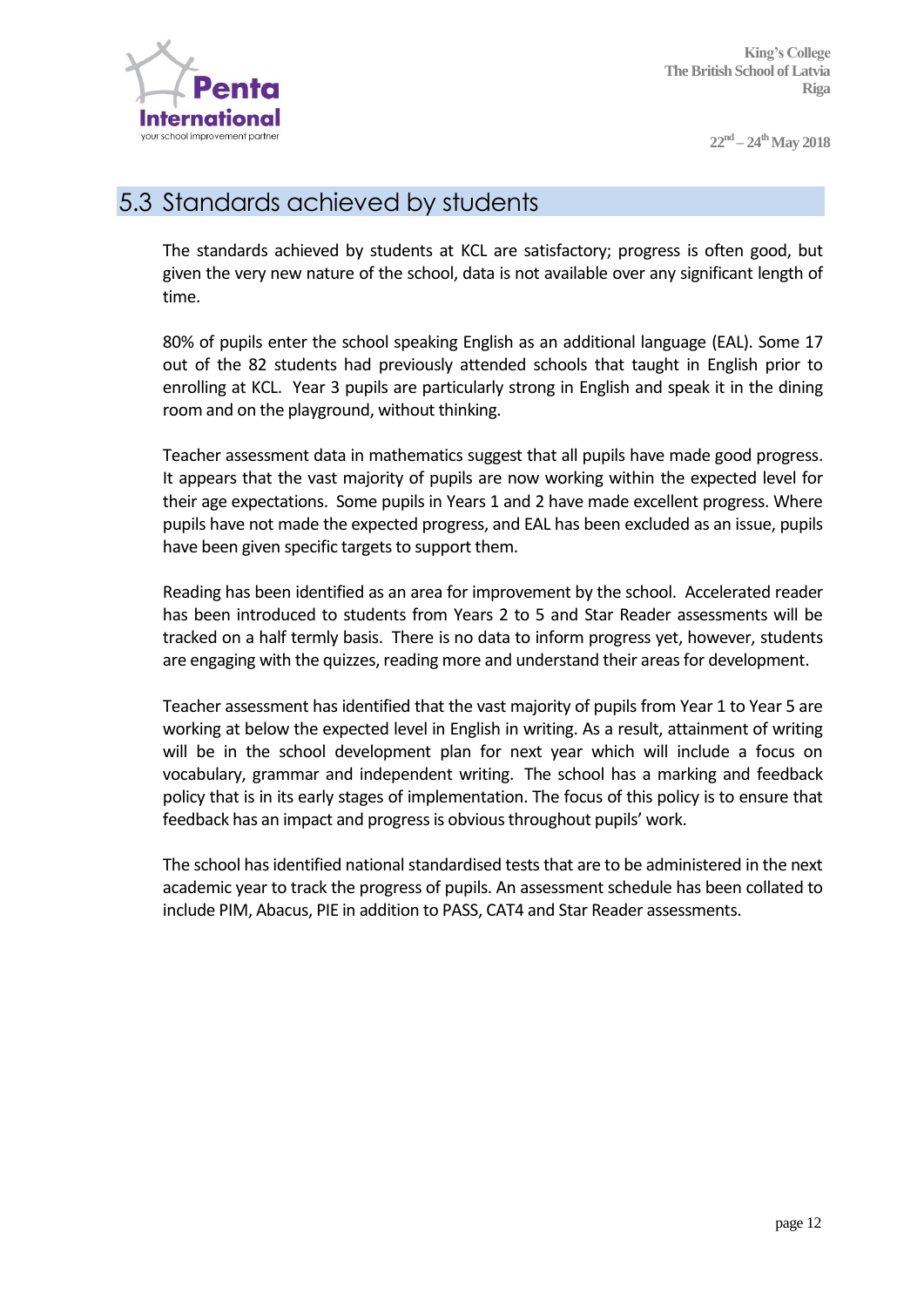

#### 6. *Standard 2* Thespiritual,moral, social and cultural development of pupils

The spiritual, moral and social development of the pupils is good: cultural development is particularly strong.

The school actively promotes tolerance of and respect for human differences, through whole school themed value assemblies that are planned for and related to class circle time. Respect for each other and different cultures was identified as needing improvement and staff suggest it has improved over the last two terms. For example, there is evidence of students holding doors open, saying 'good morning' and having an understanding of what respect is.

The school has delivered PSHE lessons to pupils as the need arises. Development of a more formal programme has been identified as an important development for next academic year.

The school actively promotes the British value of democracy, and the rule of law and individual liberty. For example, a school assembly was given to pupils about what democracy is and why we do it this way. Pupils have been able to apply for house captain positions, prepare presentations on why they should be chosen and why they would be a good role model, present to other pupils, and sign contracts. All pupils were given the opportunity to vote, showing the fair democratic process that was taken.

Pupils are encouraged to develop their self-knowledge, self-esteem and gain in confidence during class lessons. Pupils have been given the opportunity to apply to be a librarian, for instance. Through these processes, pupils have been able to gain confidence by using more vocabulary and taking on extra responsibilities. The formation of a school council would further involve students in the running of the school and provide additional opportunities to exercise leadership.

Through value assemblies, pupils have discussed self-esteem, and the difference between right and wrong. The school has introduced 'bucket fillers' and worry boxes within classrooms to encourage pupils to talk about their problems.

The school has administered the Pupil Attitudes to Self and School (PASS) GL assessment and identified areas for development. For example, year 1 showed low scores about preparedness for learning and in year 2 pupils showed low scores for response to learning. In KS2, there are children that showed lower than expected results. Focus group interviews for those students who received lower scores are being implemented to determine if there is cause for concern. Where a cause for concern has been identified, the pastoral leader will observe the pupils in class and the headteacher will meet with parents to discuss and plan next steps. The school has noted that when EAL is a significant issue for a pupil, PASS data is also low.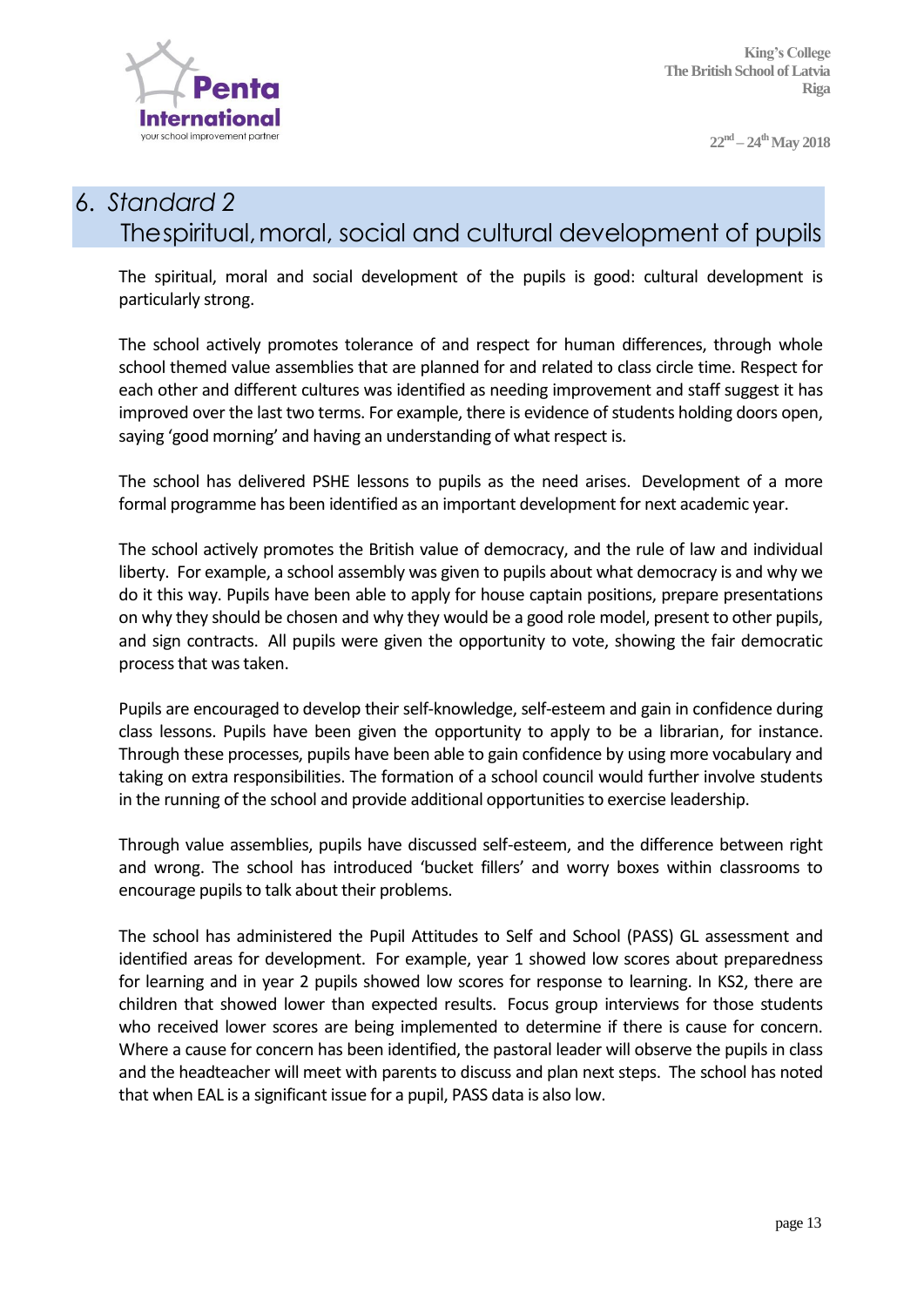

**22nd – 24thMay 2018**

#### *7. Standard 3* The welfare, health and safety of the pupils

The welfare, health and safety of pupils are good, with some outstanding practice. There are a few inconsistencies in classrooms, however.

Effective policies and procedures are in place to safeguard and promote the welfare of all students in the school. The school has a detailed and up-to-date health and safety policy, fire risk management policy and procedure, whistleblowing policy and safeguarding policy. Not all teachers were fully clear about the policies.

The school has a leaflet that outlines who the designated safeguarding leaders (DSLs) are and gives their contact details. These leaflets are readily available to all visitors to the school on arrival. Three teachers have completed level 3 safeguarding training. The leaflet also outlines what visitors are expected to do while at the school, explains what safeguarding is and describes types of abuse.

The school also a number of other strategies to safeguard pupils. For example: a security guard that monitors the entry and exit, a card entry system to enter different parts of the school; CCTV; security tags for all stakeholders; the US embassy does multiple drive by visits per day; all visitors and staff to the school sign in and out on arrival and departure.

All staff have completed 1 day of safeguarding and Child Protection Prevention Training from UK based trainers and companies. Pupils have been made aware of what safeguarding means and who the DSLs are. The school has identified that safeguarding be written into the PSHE curriculum for the next academic year.

Standards of behaviour at the school are high, underpinned by a behaviour policy and consistent approaches throughout the school. For example in Nursery and Year 1, classes use the sun and cloud display or happy and sad faces. From Year 2 to 5, classes use the rocket or rainbow charts to signify pupils' behaviour. Positive praise was also evident in all classes during observations. All students that have behaviour concerns are logged on the programme "My Concern". A policy that sets out the 'behaviours of a King's student' would enhance the collective responsibility that the school beholds.

The Head teacher takes personal and direct responsibility for safety within the school. She has a strong health and safety team that ensure local laws are complied with. The school has a sound policy for the prevention of bullying and there are no recorded instance on file.

There is excellent support for the school from the King's Group. This resulted in a very positive result after an inspection by the health, hygiene and safety inspectorate for Latvia. This is a stringent process, but the school scored an A in all but one aspect. On that particular directive, the school will now conform to checking each child for head lice in the first week of each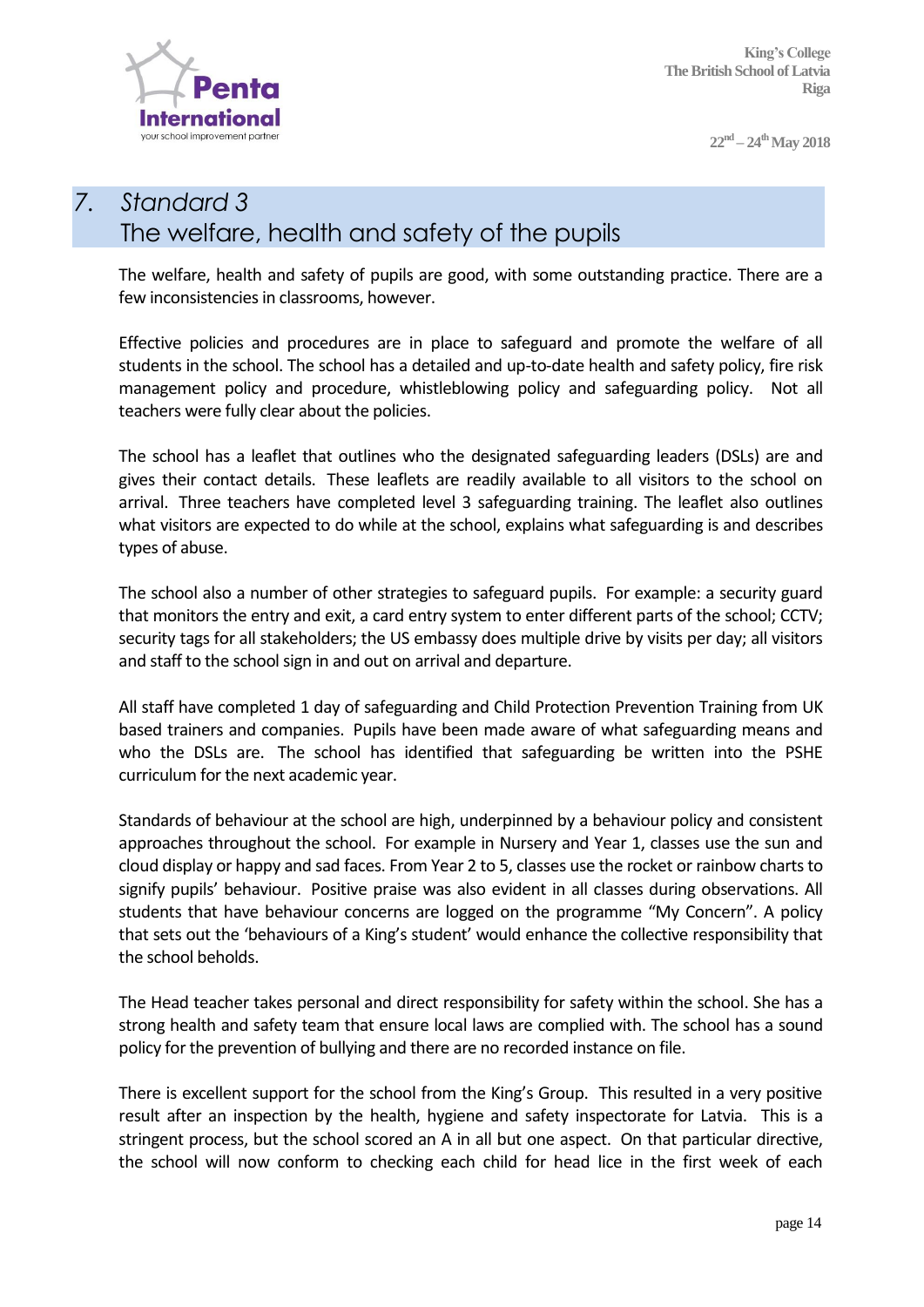

academic year. A health and safety officer within the school completes inspection walks each week.

The school has a suitable fire risk management policy and set of procedures in place that is regularly checked by the local authorities. The school has evacuation routes mapped out and have practiced fire drills. All teachers are trained in fire prevention and how to tackle fires with the fire extinguishers in the building.

There is a comprehensive first aid policy. All teachers are trained with a paediatric first aid course. The school has a first aid room that is resourced adequately. While there is not a first aid officer in the room full time, all children are seen by a trained staff member and supervised either in the first aid room or the headteacher's office if needed. There is a shared google drive folder in which all serious cases are documented.

The level of supervision at break and lunchtime is good, with a clear timetable of staff who provide a safe and caring environment for the pupils. At the beginning and end of the school day school staff, including a security guard, supervise the safe arrival and departure of students. Students that travel by taxi are supervised by a member of staff to and from school.

The school has an admissions policy and admissions officer in place. The attendance register is maintained electronically and conforms to local regulatory requirements. Some parents have found the attendance rules of a British school challenging. The school has communicated to parents about the importance of having good attendance at school and this remains an area for development.

The school has an appropriate risk assessment policy. They employ an external organisation to support this. The Group's health and safety officer also makes risk assessments of the school and together they plan for improvements to safety. Risk assessments are written for any out of school activity and/or school trip and all trips are preceded by an advance visit.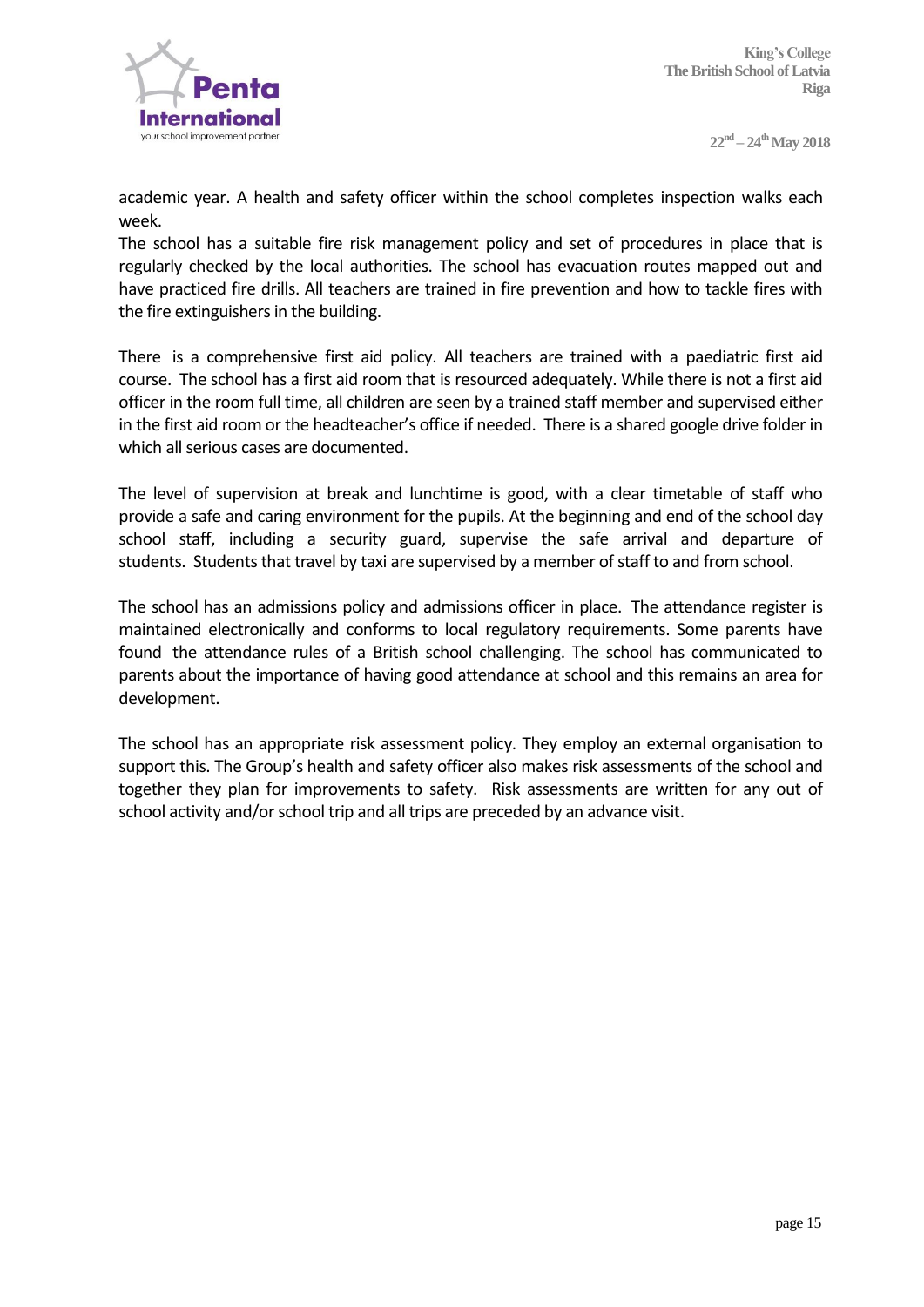

**22nd – 24thMay 2018**

#### *8. Standard 4* The suitability of the proprietor and staff

The school is part of the King's Group, which has a long and celebrated history of educational leadership and management. Started in 1969, there are now nine schools, and multiple training centres and academies, too.

Prior to the confirmation of the appointment of all KCL staff (including volunteers), appropriate checks to confirm their identity, medical fitness, right to work in Latvia, previous employment history, character references and, where appropriate, qualifications and professional references. Such information is taken into account in determining whether appointments are confirmed.

In most respects, it is the Head teacher who takes day-to-day responsibility for this,

but she is well supported by the advisory board and by the King's Group Board.

The latter takes the role of deciding on overriding principles, discussing and approving documents produced and receiving reports.

Appropriate checks on suitability to work with children, including a British enhanced criminal record check where applicable, are made by the school in respect of all members of staff appointed. There are appropriate checks in the host country and in overseas countries where the person lived, obtaining certificates of good conduct from the relevant embassies or police forces, where practical. There is no evidence that any member of staff or volunteer carries out work at school in contravention of local, overseas or British disqualification, prohibition or restriction.

KCL has a committed and highly professional advisory council, who give time voluntarily. They have demonstrated great wisdom during the set-up process and continue to support generously the progress and development of the school. The school takes all due steps to assure itself of the suitability of each individual who is responsible for the governance and leadership of the school. The chair of the council meets all local requirements, and in addition has been subject to checks confirming her identity, right to work in the host country, and suitability to work with children.

The school keeps and made available to inspectors, a single comprehensive list of all staff and volunteers who currently work in the school, showing the dates when they commenced and ceased working in the school. It also keeps and made available for inspectors, records of all checks completed in respect of staff and volunteers who currently work at the school or who have worked at the school since the date of the last inspection. This is an excellent and appropriate working document.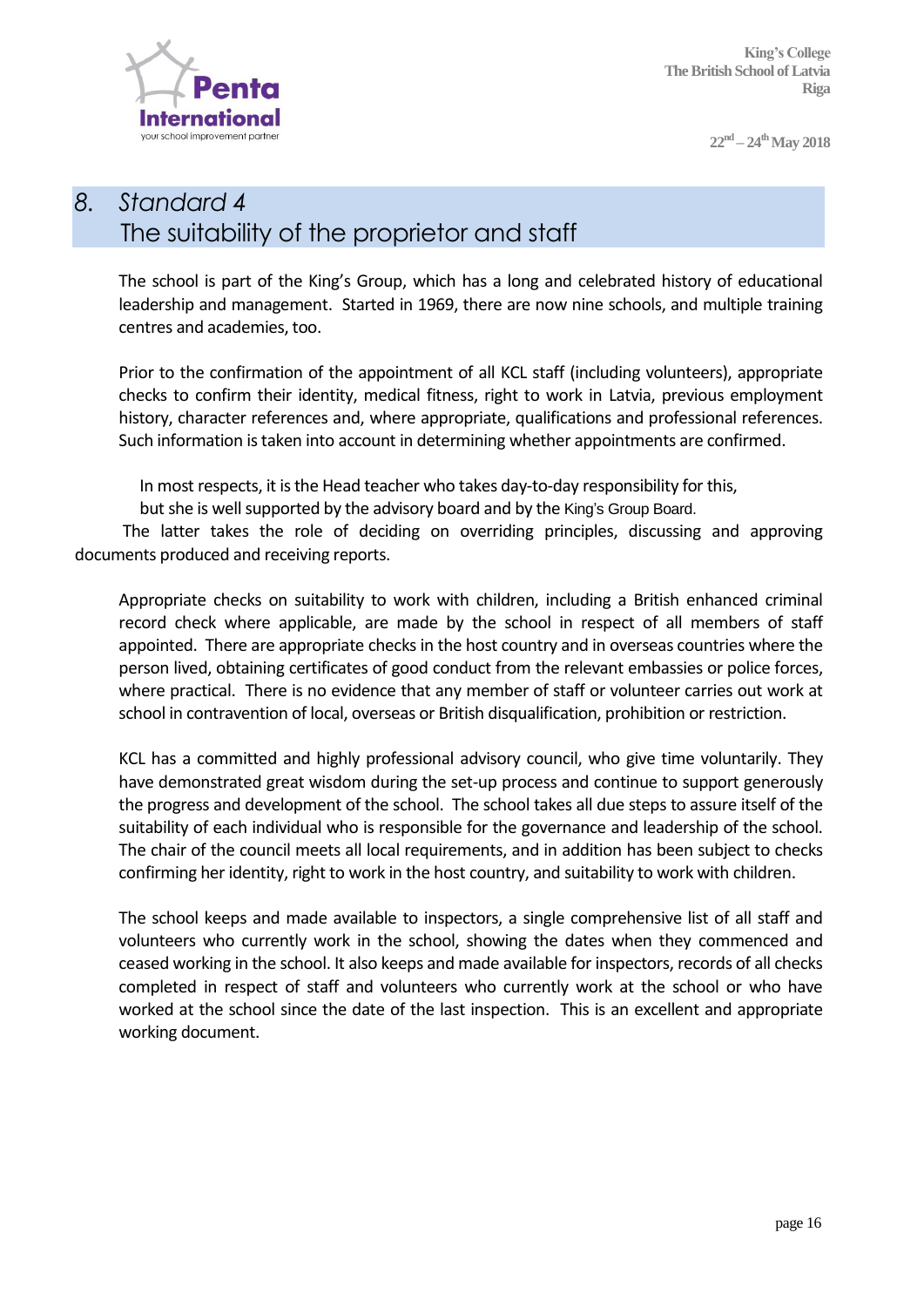

**22nd – 24thMay 2018**

#### *9. Standard 5* The premises and accommodation

The premises and accommodation are good with many outstanding features.

Even though the school building programme is not yet complete, it is already an excellent support for learning. The buildings and campus are well maintained, ensuring an environment that is conducive to learning. Classrooms and activity areas offer a lively and stimulating learning environment. They are spacious and equipped with age appropriate furniture, sensibly arranged to make resources accessible to all pupils and have the possibility to facilitate independent learning.

There are ample toilets and facilities for pupils and adults. Hand hygiene is very important in Latvian culture: hand basins are provided outside the dining hall, in classrooms as well as in the toilets. There are also toilet, washing and lift facilities for disabled students and visitors. The accommodation for sick pupils is very good: a medical room with nearby running water and separate toilet facilities is available. There is a bed, a fridge and drinking water available in the room. If a child is unable to go to the medical room, the child can be cared for in the headteacher's office where there is a sofa next to a toilet and running water. In either case the pupil is supervised at all times by a first aid trained adult. The next phase of the building will contain changing rooms and showers for Year 7 pupils.

The facilities are used well and timetabled to allow access to different year groups. Teaching rooms for music, computing and Latvian, further enhance the educational experiences of all pupils. A variety of outdoor play facilities support pupils' development of physical, academic, social and emotional skills.

The school is externally lit and these lights are set on a timer to ensure all staff are able to leave the premises safely. The lighting in the classrooms is assessed and inspected as part of the Latvian health and safety inspection and no issues have been detected. The classrooms have large windows to let light in and all windows are fitted with blinds to ensure that on hot days the sun is kept out. Staff open window regularly to ventilate rooms as is required in the Latvian health and safety regulations.

The school's water has passed tests to certify that it is drinkable from any tap, but there is also a water dispenser in the reception area that pupils can fill water bottles from during the day as well as taps. At lunch time, pupils are given homemade juice drinks and water: they are allowed one glass of juice drink and then as much water as they like. The quality of food prepared in the school is of the highest order: fresh, tasty, nutritious and fully supportive of the school's healthy eating programme.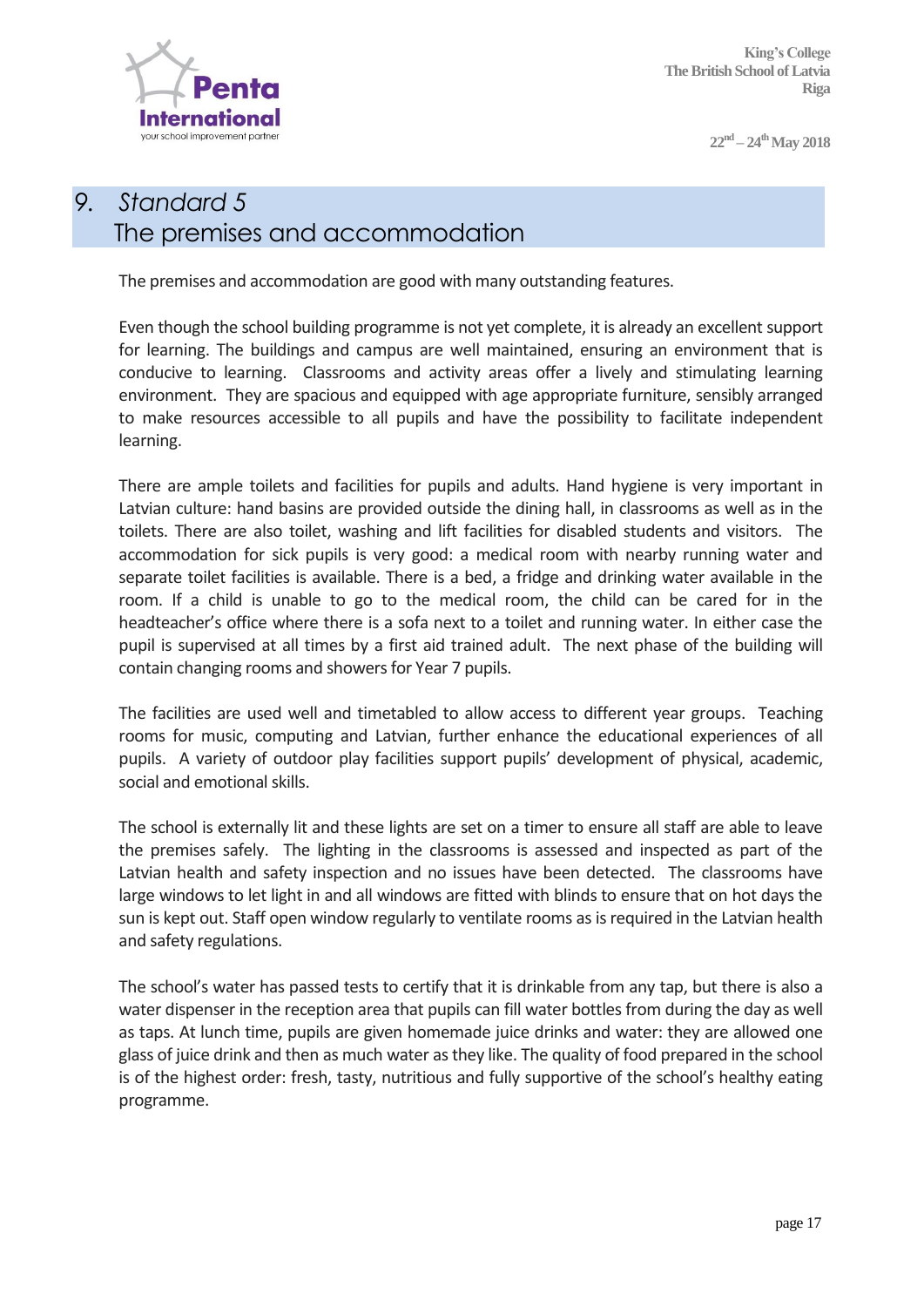

#### *10. Standard 6* The provision of information for parents, carers and others

Overall, the provision of information provided by the school to parents, prospective parents and the wider community is good with some excellent features.

Contact details of the school, and details about the Group's Board and the school's Council members are provided to parents and prospective parents on the website. The British ethos, values, vision and mission is explained clearly and shared with parents also through the website, and at the admissions stage. This ensures that parents can make an informed decision about enrolment for their child. There are many displays that confirm the Group's mission and values in classrooms and offices throughout the school.

Information about the school's policy on and arrangements for admissions, misbehaviour and exclusions are all provided clearly for parents. Parents and prospective parents are made aware of the education and welfare provision for students with special educational needs, or for whom English is an additional language.

Reports on pupils' progress are provided for the parents three times a year. They are also given the opportunity to discuss their child's progress and attainment, before they have been provided with the formal report. Interviewed parents commented that the meetings are very informative. Meetings clearly identify the progress made and the areas for improvement by providing each child with specific targets for mathematics and English.

Weekly newsletters are distributed to all parents and letters are regularly sent home informing parents of forthcoming events and policy matters. Of those parents interviewed, all stated that they were more than happy with the levels of communication from the school and that the school left no questions unanswered.

Parents are very happy with the school and the provision made for their children so they felt safe and happy. They are particularly impressed that the children were becoming more independent and by the school's focus on the whole child. They have been asked by the school to provide feedback about events and have identified the need to develop parent surveys.

The parents of KCL have open access to leadership and teachers, and can request meetings whenever they require to talk about issues of concerns. Normally they see parents the same day as a meeting has been requested but if that is not possible they will be informed of a date to meet within 24 hours of the request. Parents appear satisfied with the education offered.

The headteacher is available in the mornings and after school to allow parents to check things with her in an informal manner. The school is fully committed to engaging parents in their children's learning: they are often invited to school to see learning and participate in lessons.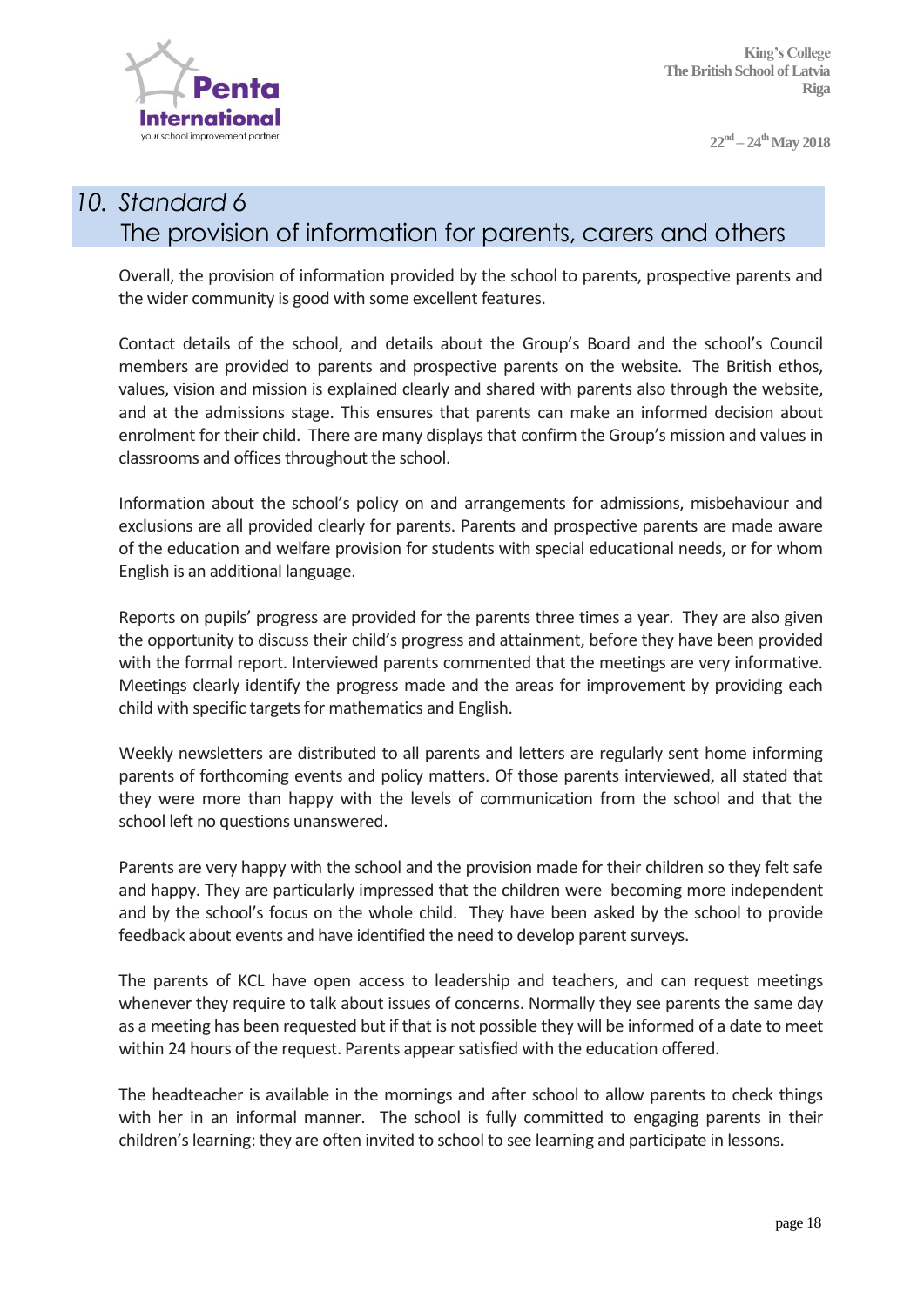

**22nd – 24thMay 2018**

#### *11. Standard 7* The school's procedure for handling complaints

KCL has a clear policy that establishes a procedure for dealing with concerns and complaints relating to any provision of facilities or services provided. It is transparent, open and effective. It has due regard to local regulatory requirements and circumstances. It aims to ensure any concerns are dealt with honestly, politely and in confidence. The procedure confirms that all concerns and complaints are looked into thoroughly, fairly and in a timely manner.

The parents have three formal individual parents' meetings each academic year. Each of these meetings is set the week that the reports are released and the teachers speak about the reports as well as general points. These have been organised thus to minimise misunderstandings about the reports. Once the reports have been released through the parent portal, the school meets again with any parents who upon reflection still have questions. There are very few informal meeting requests to express dissatisfaction: a good measure of parental contentment.

There is specific reference to the school complaints policy on the KCL website that outlines the timeline for complaints. The headteacher and teachers strive to meet with parents on the day of complaint. There have been no formal complaints made. In parent interviews, parents stated that their concerns had been followed up personally by the headteacher within the same day and a meeting was set. All parents interviewed felt they had been listened to and were happy with the outcome of the meeting.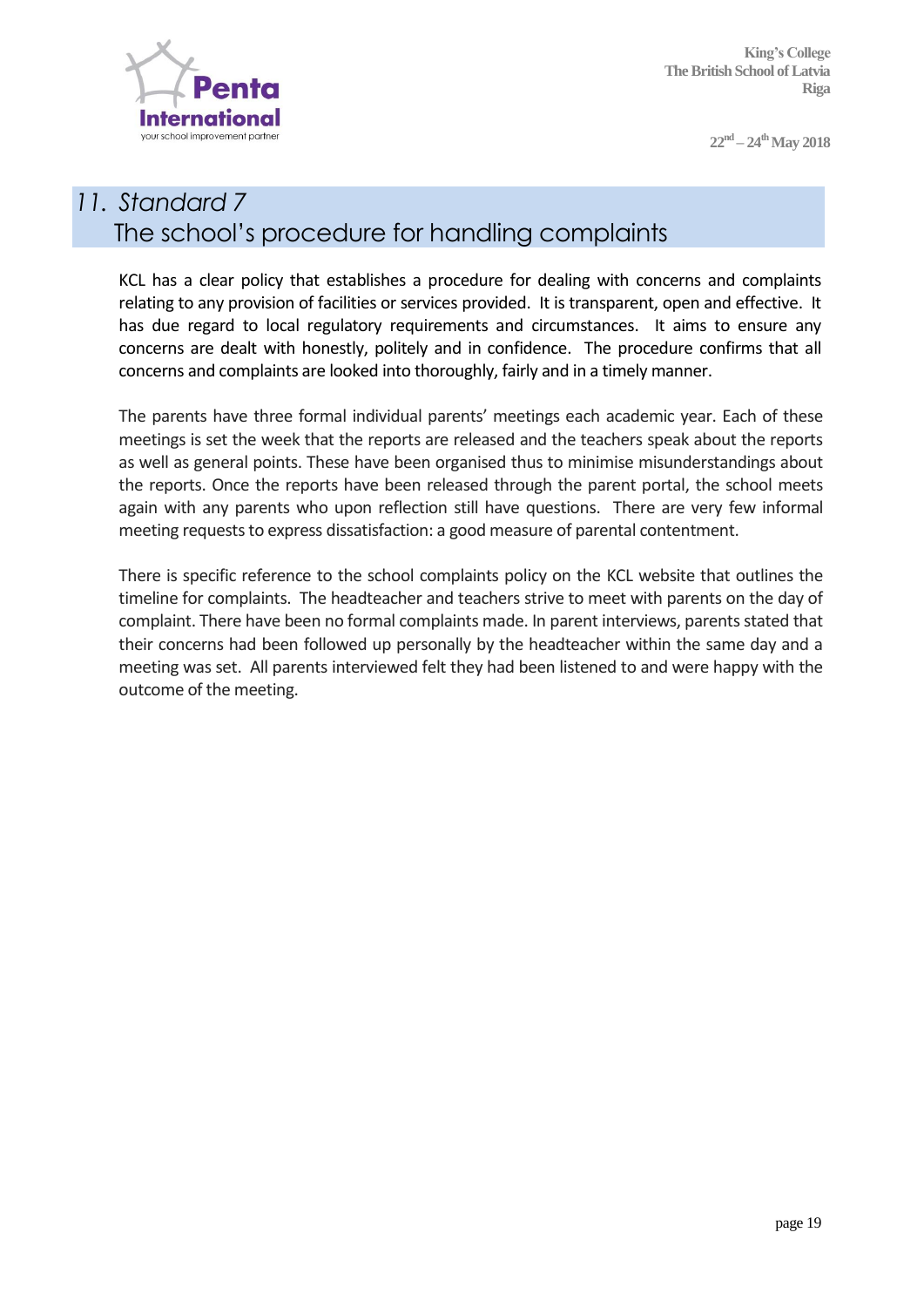

**22nd – 24thMay 2018**

#### *12. Standard 8*  Leadership and management of the school

Leadership and management are good: the energy, vision and direction provided by the headteacher, the board and the council are excellent. The hard work, energy and passion of the headteacher have had significant positive effect.

KCL governance is provided by a two-tier structure, an advisory council and a King's Group board. The advisory council is a consultative body for educational policy, finance, admissions, performance, conduct, recruitment, change and innovation. It meets once per term. Details of membership are on the school website.

The King's Group board is chaired by the Group's founder. The board consists of nine members who bring a wide range of relevant experience of business management and development, education, finance, legal, diplomatic, and community affairs. The board directs all aspects of strategic direction, structure, activities, investments and performance of the schools. It guides the development and planning, financial success and opportunities for investment and welfare of their pupils, clients and employees. It meets five or six times a year. Details of membership are on the King's Group website.

The provision for the health, welfare and safety of students is a strength: the development role and impact of the school's board and council has very positive. There is a strong and effective focus on pastoral care and on continuous improvement. Child protection is very strong: pupils are safe and well cared for.

All appropriate policies and procedures are in place. The two bodies work closely with the headteacher and see it as very important to maintain a positive and productive partnership with the staff, parents and friends of the school. In this respect, they try to be readily available and approachable, and communicate well with the parents.

The way that KCL has developed was planned at the beginning of the year through the school development plan, but as a new school, other factors have also influenced the direction of the school. The headteacher has been able to harness her passion and energy wisely, developing and improving the school where is possible to do so at this early stage and keeping careful note of what needs to be further improved next.

The senior leadership team of the school has only been in place since January 2018. However there has already been positive impact, in particular in leading the development of house teams and driving pupil voice forward. Both coordinators have been proactive when possible and supportive of the headteacher.